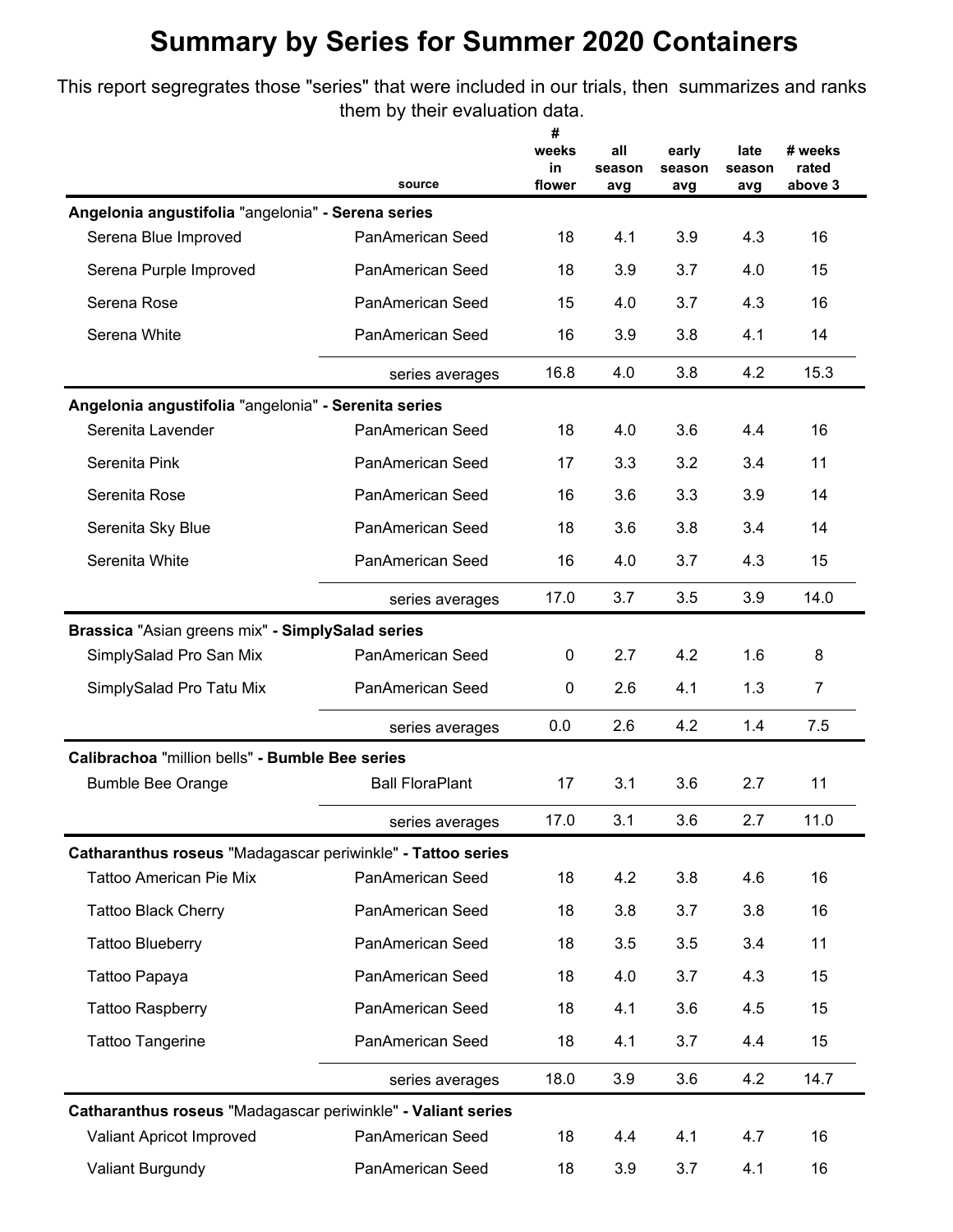# **Summary by Series for Summer 2020 Containers**

|                                                                                       | source                  | #<br>weeks<br>in<br>flower | all<br>season<br>avg | early<br>season<br>avg | late<br>season<br>avg | # weeks<br>rated<br>above 3 |
|---------------------------------------------------------------------------------------|-------------------------|----------------------------|----------------------|------------------------|-----------------------|-----------------------------|
| <b>Valiant Lilac</b>                                                                  | PanAmerican Seed        | 18                         | 4.0                  | 3.9                    | 4.1                   | 16                          |
| Valiant Magenta                                                                       | <b>PanAmerican Seed</b> | 18                         | 4.2                  | 3.9                    | 4.4                   | 16                          |
| <b>Valiant Orchid</b>                                                                 | PanAmerican Seed        | 18                         | 4.2                  | 4.0                    | 4.3                   | 16                          |
| <b>Valiant Punch</b>                                                                  | PanAmerican Seed        | 18                         | 4.1                  | 3.7                    | 4.6                   | 15                          |
|                                                                                       | series averages         | 18.0                       | 4.1                  | 3.9                    | 4.4                   | 15.8                        |
| Celosia argentea var. argentea Spicata Group "wheatstraw celosia" - Sol series        |                         |                            |                      |                        |                       |                             |
| Sol Gekko Green                                                                       | PanAmerican Seed        | 17                         | 3.9                  | 3.9                    | 3.9                   | 14                          |
| Sol Lizzard Leaf                                                                      | PanAmerican Seed        | 18                         | 3.4                  | 3.6                    | 3.3                   | 15                          |
|                                                                                       | series averages         | 17.5                       | 3.7                  | 3.8                    | 3.6                   | 14.5                        |
| Celosia argentea var. cristata [Plumosa Group] "feather celosia" - First Flame series |                         |                            |                      |                        |                       |                             |
| <b>First Flame Purple</b>                                                             | PanAmerican Seed        | 18                         | 3.6                  | 3.4                    | 3.8                   | 13                          |
| <b>First Flame Red</b>                                                                | PanAmerican Seed        | 18                         | 3.9                  | 3.9                    | 3.8                   | 13                          |
| <b>First Flame Scarlet</b>                                                            | PanAmerican Seed        | 17                         | 3.2                  | 3.5                    | 2.9                   | 13                          |
| First Flame Yellow Improved                                                           | PanAmerican Seed        | 18                         | 3.7                  | 3.9                    | 3.4                   | 13                          |
|                                                                                       | series averages         | 17.8                       | 3.6                  | 3.7                    | 3.5                   | 13.0                        |
| Delphinium elatum "alpine delphinium" - Dasante series                                |                         |                            |                      |                        |                       |                             |
| Dasante Blue                                                                          | <b>Kieft Seed</b>       | 4                          | 2.1                  | 3.1                    | 1.1                   | 1                           |
|                                                                                       | series averages         | 4.0                        | 2.1                  | 3.1                    | 1.1                   | 1.0                         |
| Echinacea "coneflower" - Artisan series                                               |                         |                            |                      |                        |                       |                             |
| Artisan Red Ombre                                                                     | <b>Kieft Seed</b>       | 10                         | 4.0                  | 3.4                    | 4.6                   | 15                          |
| Artisan Soft Orange                                                                   | <b>Kieft Seed</b>       | 8                          | 3.6                  | 3.1                    | 4.1                   | 11                          |
|                                                                                       | series averages         | 9.0                        | 3.8                  | 3.3                    | 4.4                   | 13.0                        |
| Impatiens walleriana "impatiens" - Beacon series                                      |                         |                            |                      |                        |                       |                             |
| Beacon Bright Red                                                                     | PanAmerican Seed        | 17                         | 4.1                  | 3.9                    | 4.3                   | 16                          |
| <b>Beacon Coral</b>                                                                   | PanAmerican Seed        | 16                         | 4.0                  | 3.8                    | 4.2                   | 16                          |
| Beacon Orange                                                                         | PanAmerican Seed        | 18                         | 3.4                  | 3.8                    | 3.0                   | 8                           |
| <b>Beacon Rose</b>                                                                    | PanAmerican Seed        | 18                         | 4.4                  | 4.1                    | 4.8                   | 16                          |
| Beacon Salmon                                                                         | PanAmerican Seed        | 18                         | 4.2                  | 4.0                    | 4.4                   | 16                          |
| <b>Beacon Violet Shades</b>                                                           | PanAmerican Seed        | 17                         | 4.4                  | 4.0                    | 4.7                   | 16                          |
| <b>Beacon White</b>                                                                   | PanAmerican Seed        | 14                         | 3.6                  | 3.4                    | 3.8                   | 13                          |
|                                                                                       | series averages         | 16.9                       | 4.0                  | 3.9                    | 4.2                   | 14.4                        |
| Impatiens walleriana "impatiens" - Super Elfin series                                 |                         |                            |                      |                        |                       |                             |
| Super Elfin Bright Orange                                                             | PanAmerican Seed        | 14                         | 4.1                  | 3.9                    | 4.2                   | 16                          |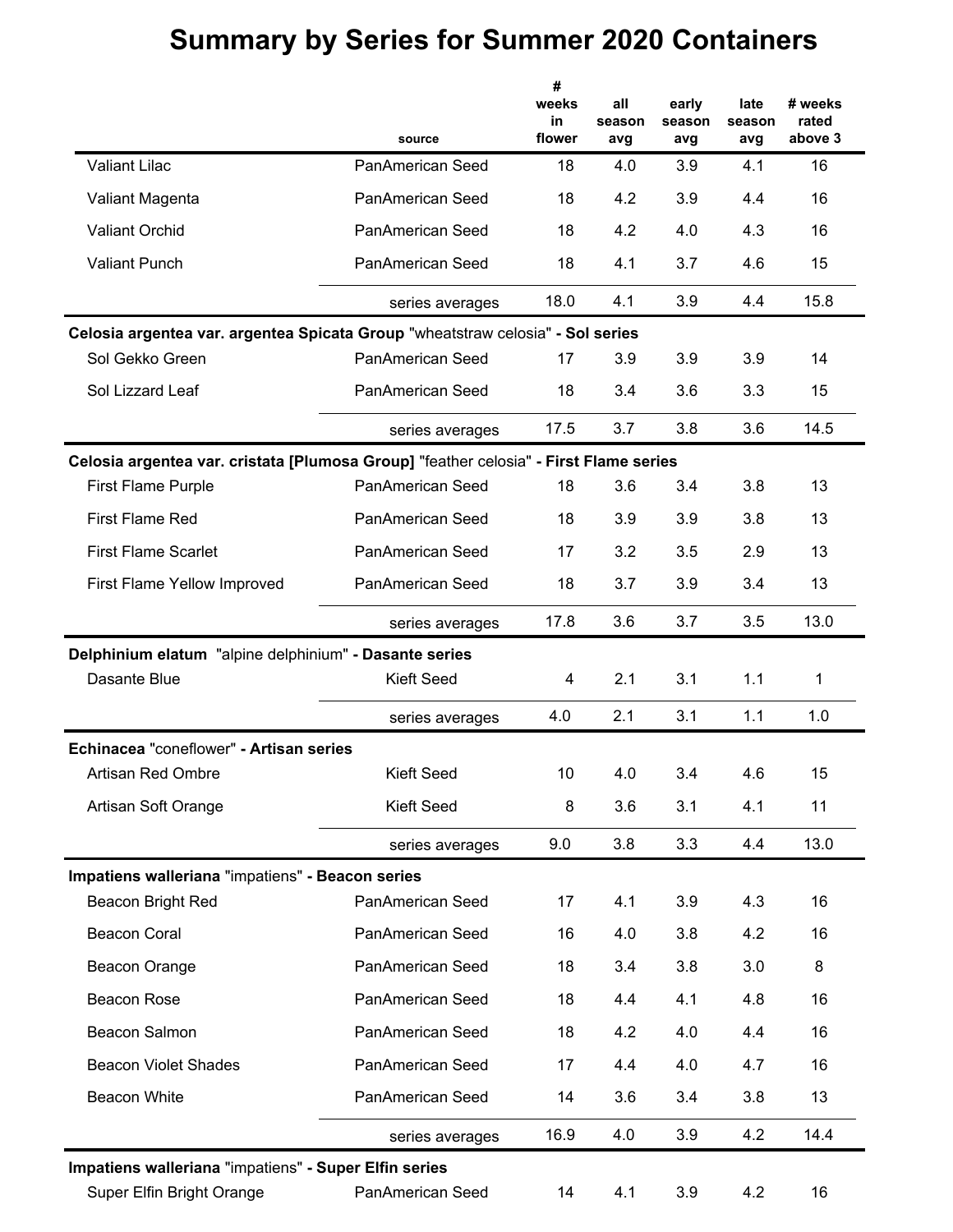#### **all season avg early season avg # weeks in flower # weeks rated above 3 late season avg source** Super Elfin XP White **PanAmerican Seed** 16 4.1 3.8 4.4 16 series averages 15.0 4.1 3.9 4.3 16.0 **Lobelia ×speciosa** "hybrid cardinal flower" **- Starship series** Starship Blue **Kieft Seed** 14 3.8 3.6 4.1 13 Starship Burgundy **Starship Burgundy Kieft Seed** 12 3.6 3.2 4.0 10 Starship Deep Rose Kieft Seed 12 3.1 3.2 3.1 9 Starship Scarlet Bronze Leaf Kieft Seed 10 3.3 3.3 3.4 9 series averages 12.0 3.5 3.3 3.6 10.3 **Mandevilla** "dipladenia" **- Sun Parasol series** Sun Parasol Mitebuster Red Suntory Flowers 16 4.0 3.4 4.5 15 series averages 16.0 4.0 3.4 4.5 15.0 **Petunia** "petunia" **- Surfinia series** Surfinia Purple Starshine Suntory Flowers 14 3.6 3.8 3.3 12 series averages 14.0 3.6 3.8 3.3 12.0 **Petunia ×hybrida** "garden petunia" **- Bee's Knees series** Bee's Knees Ball FloraPlant 18 3.5 3.3 3.7 9 series averages 18.0 3.5 3.3 3.7 9.0 **Petunia ×hybrida** "garden petunia" **- Easy Wave series** Easy Wave Silver PanAmerican Seed 17 3.5 3.8 3.2 11 Easy Wave Violet **PanAmerican Seed** 17 3.8 3.9 3.7 13 series averages 17.0 3.7 3.9 3.4 12.0 **Petunia ×hybrida** "garden petunia" **- Headliner series** Headliner Dark Violet Picotee 21 Selecta One 16 3.4 3.6 3.1 11 Headliner Electric Purple Sky Selecta One 16 3.3 3.4 3.2 9 series averages 16.0 3.3 3.5 3.2 10.0 **Petunia ×hybrida** "garden petunia" **- Shock Wave series** Shock Wave Purple Tie Dye PanAmerican Seed 14 3.2 3.7 2.7 11 series averages 14.0 3.2 3.7 2.7 11.0 **Salvia canariensis** "Canary Island sage" **- Lancelot series** Lancelot **PanAmerican Seed** 10 3.9 3.8 3.9 17 series averages 10.0 3.9 3.8 3.9 17.0 **Scaevola aemula** "fanflower" **- Surdiva series** Surdiva Blue Violet Suntory Flowers 18 3.8 3.6 3.9 17

### **Summary by Series for Summer 2020 Containers**